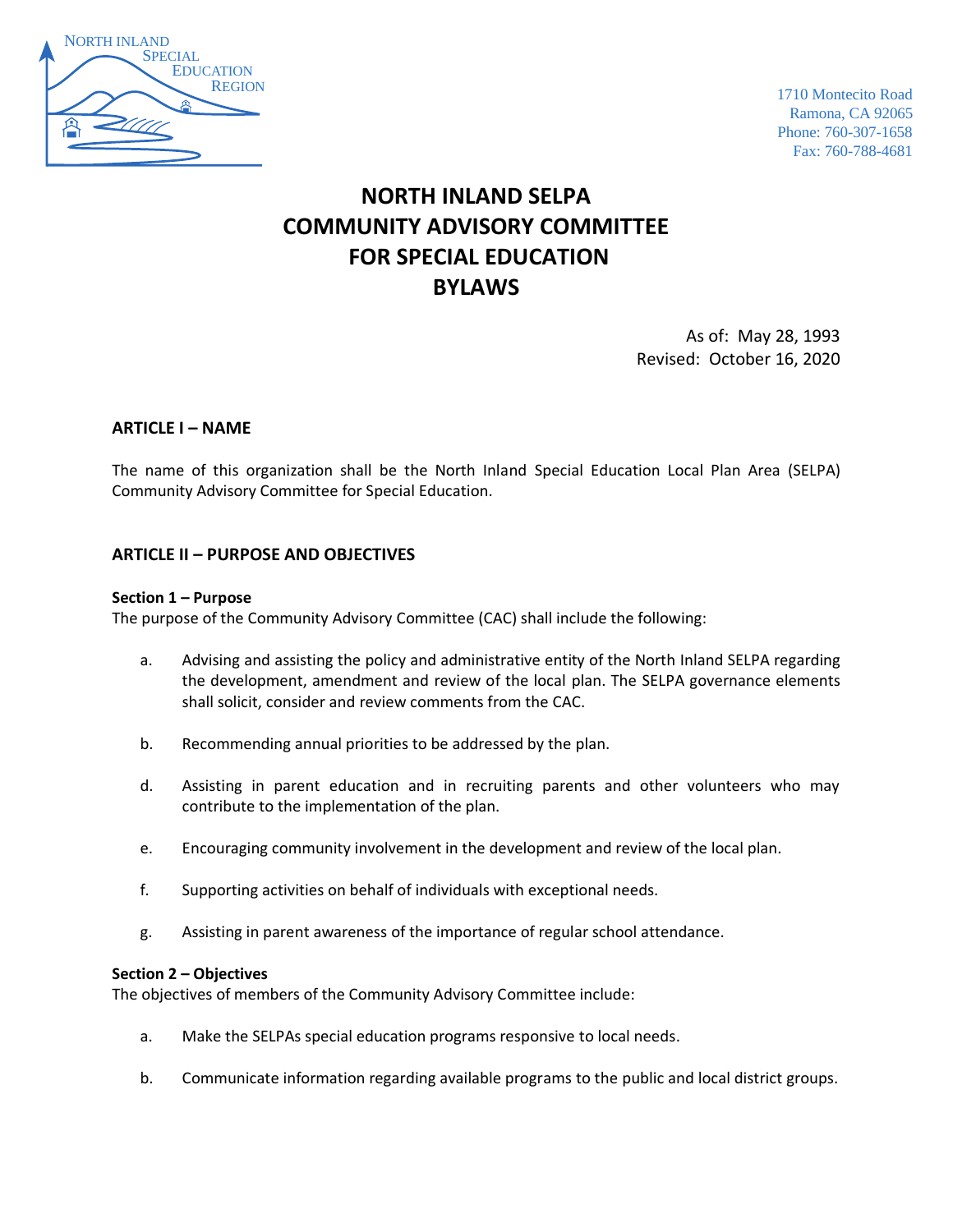# **ARTICLE III – MEMBERSHIP**

#### **Section 1 – Member Representation**

- a. Each district superintendent or designee will encourage a selection process that allows peer input regarding candidates for each vacant position.
- b. Recommendations for appointments to fill district representative membership vacancies for the following year should be made in May for official appointment no later than the June board meeting. In the case that there are unfilled seats, appointments will be made in a timely manner in order to maintain continuity with the objectives of the CAC.
- c. The SELPA administration will review those candidates to be recommended for appointment to assure an adequate number of representatives and to maintain the parent-member majority, as required by the Education Code.
- d. Memberships shall be for a three-year period with annually staggered terms. Following a oneyear term in on-member status, a member may be reappointed to voting status. A member may only be appointed to two consecutive terms before having to leave voting membership status.
- e. Any member who misses three (3) consecutive meetings in a term without acceptable reason, he/she may be contacted by SELPA or Local Education Agency (LEA) staff to determine continued interest in being a member. Members are encouraged to communicate with the SELPA or LEA office prior to the meeting if they are unable to attend.

## **Section 2 – Community Involvement**

All individuals interested in programs for students with exceptional needs are invited to attend and participate in the activities of the North Inland CAC for Special Education.

## **ARTICLE IV – PROCEDURES**

#### **Section 1 – Meetings**

- a. Meetings will be held at least three times between September and June. There may be additional activities and/or presentations cosponsored in conjunction with districts or the SELPA Office. The CAC meetings shall be held in conformance with the provisions of the Brown Act.
- b. The agenda for each CAC meeting shall contain a section for public comment. Members of the public may share information or concerns not placed elsewhere on the agenda at this time. Input on items identified on the agenda shall be expressed at the appropriate time during the meeting. Those who wish to address the CAC shall complete the CAC Public Comment Form to request to be heard. When called to speak to the CAC board, they should state their name, what group they represent if any, and the item number to which they wish to speak. Public comment is limited to five minutes per speaker. Individuals wishing to discuss concerns regarding District personnel or individual student issues should be addressed through the local policies and procedures for each District. Total time allotted for public comment on nonagenda items is limited to only three speakers and 15 minutes.